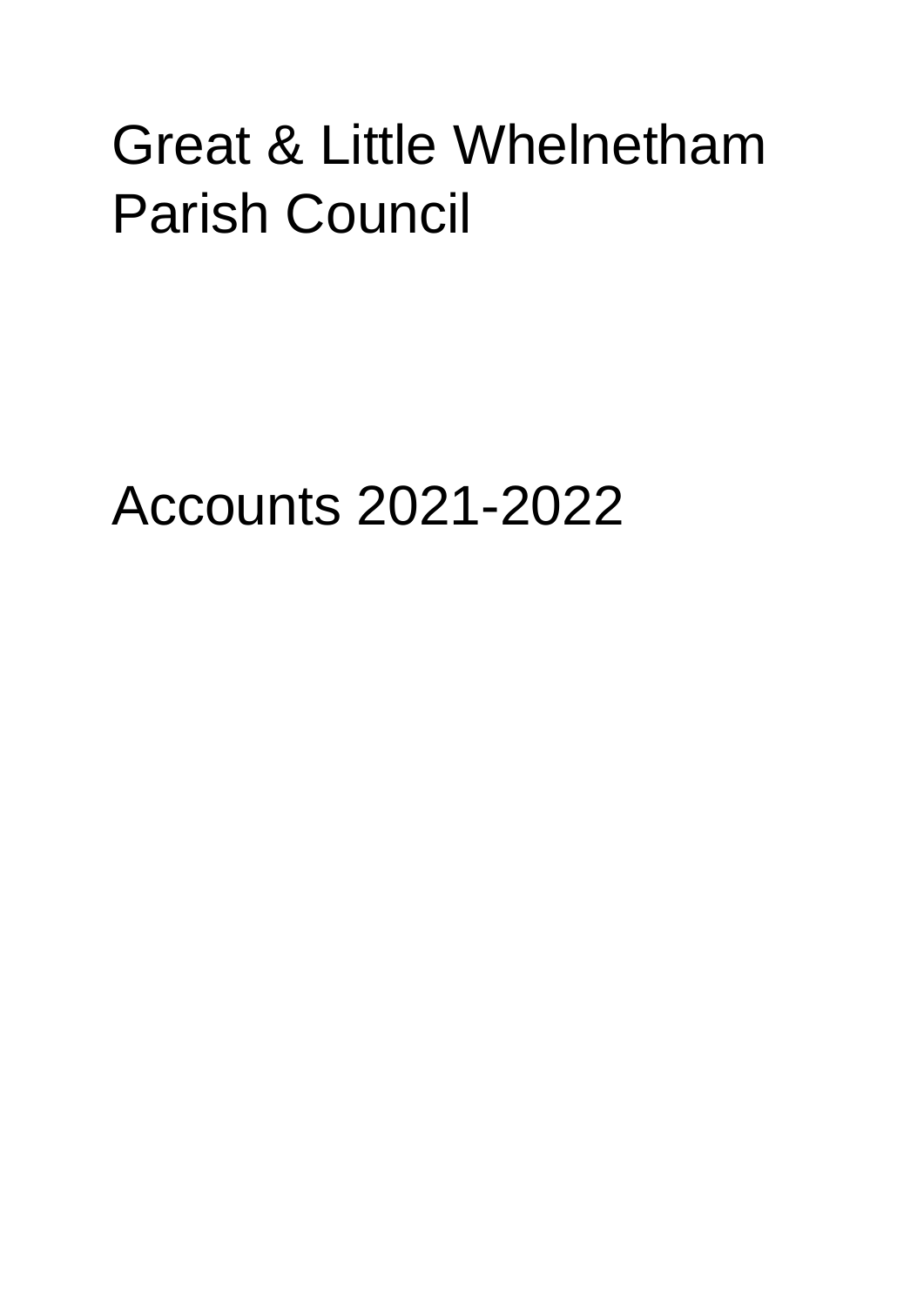## **Great and Little Whelnetham Parish Council**

| <b>Bank Reconciliation for year ending 31.03.22</b>          |             |
|--------------------------------------------------------------|-------------|
| Treasurer's Account 00333838                                 | £ 20,357.93 |
| <b>Total as at 31.03.22</b>                                  | £ 20,357.93 |
|                                                              |             |
| Petty cash                                                   | £nil        |
| <b>Short term investments</b>                                | £nil        |
| <b>Balance in hand</b>                                       | £ 20,357.93 |
| Figure in box 8 in section 1 of annual return                | £ 20,358    |
| Does the total equal box 8 in section 1 of the annual return | <b>Yes</b>  |
| <b>Add debtors</b>                                           | <b>None</b> |
| <b>Deduct creditors</b>                                      | <b>None</b> |
| Box 7                                                        | £ 20,358    |

**Date 31st March 2022**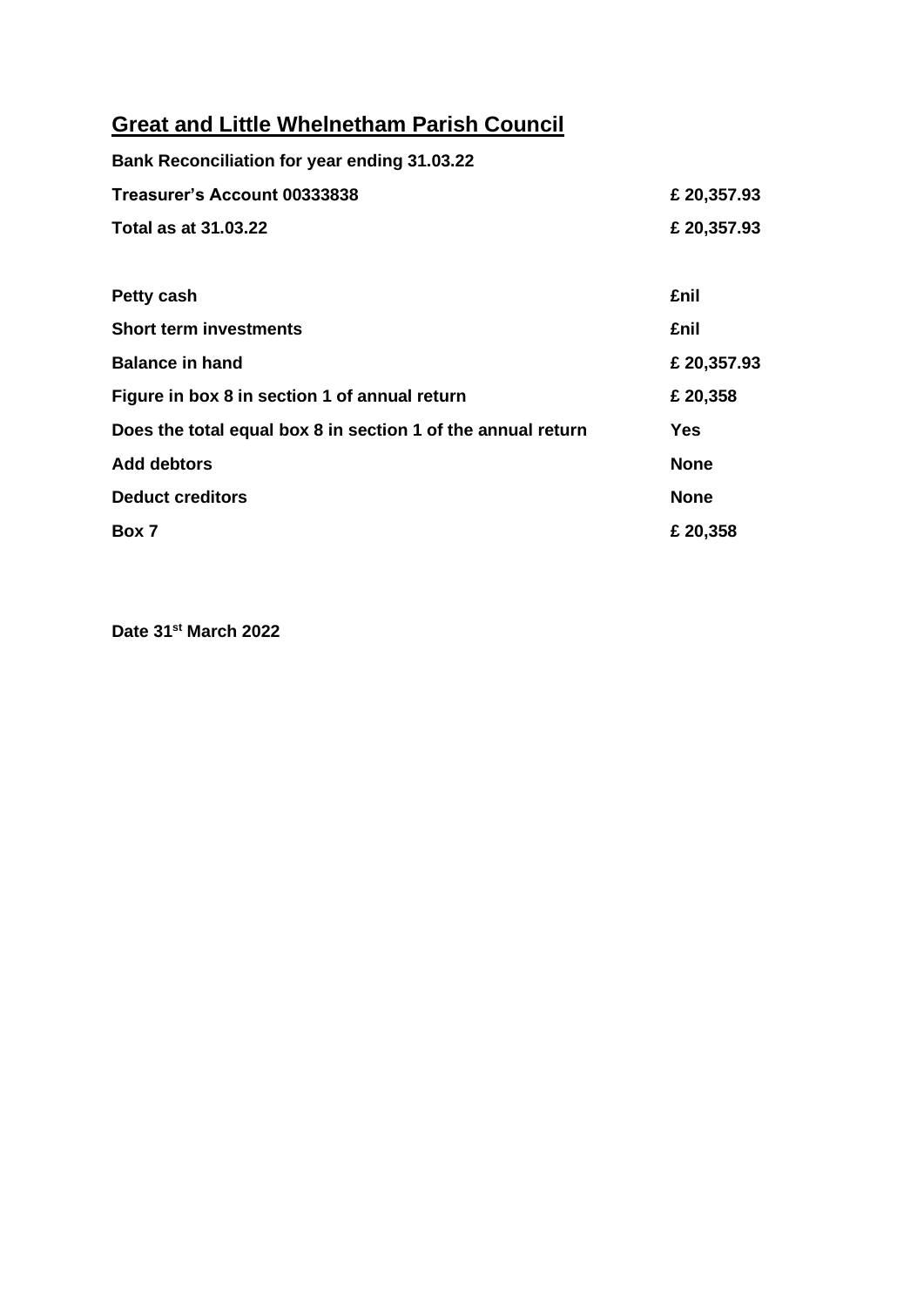#### **Great and Little Whelnetham Parish Council**

**Summary of receipts and payments for the year ended 31 March 2022**

| 31 March 2021                         |                                                        | 31 March 2022 |
|---------------------------------------|--------------------------------------------------------|---------------|
|                                       | <b>Summary of receipts</b>                             |               |
| (E)                                   |                                                        | (E)           |
| 11,345                                | <b>West Suffolk Council Precept &amp; Grant</b>        | 11,685        |
| .31                                   | Bank interest account 02462384                         | 0.08          |
| 2,398.20                              | <b>VAT repayment</b>                                   | 1576.12       |
| $\bf{0}$                              | <b>West Suffolk Council locality budget</b>            | 1000          |
| 4,719.40                              | <b>S106 money from West Suffolk Council</b>            |               |
| 59.99                                 | Repayment of office 365 renewal                        | 0             |
|                                       |                                                        |               |
|                                       | <b>Balance transfer from closed Instant Access a/c</b> | 1135.45       |
| 18522.90                              | <b>Total receipts</b>                                  | 15,396.65     |
|                                       |                                                        |               |
|                                       | <b>Summary of payments</b>                             |               |
| $\bf{0}$                              | <b>Donation - Citizens Advice</b>                      | 200.00        |
|                                       | <b>Donation - EA Air A</b>                             | 100.00        |
| 414.70                                | <b>Grass cutting</b>                                   | 646.80        |
| 134.12                                | Landscapes misc. tree works                            | 165.00        |
|                                       | <b>Playground equipment repaint</b>                    | 4719.40       |
| 2539.80                               | <b>Clerk's salary</b>                                  | 2883.32       |
| 479.22                                | <b>Clerk's expenses</b>                                | 505.85        |
| 16.00                                 | <b>Clerk's training</b>                                | 295.00        |
| $\mathbf 0$                           | Clerk's mileage                                        | 49.95         |
| 320.32                                | <b>Insurance</b>                                       | 433.17        |
| 195.00                                | <b>SALC Audit Fee</b>                                  | 199.00        |
| 379.73                                | <b>SALC subscription</b>                               | 390.79        |
| 1576.12                               | <b>VAT</b>                                             | 1257.43       |
| $\mathbf 0$                           | <b>New website</b>                                     | 444.00        |
| 28.83                                 | <b>Website domain</b>                                  | $***$         |
| 34.99                                 | Norton anti-virus renewal                              | $***$         |
|                                       | <b>Land registry</b>                                   | 140.00        |
|                                       | <b>Land valuation</b>                                  | 250.00        |
| 8496.00                               | <b>Suffolk CC Traffic Reg. order</b>                   |               |
| 0                                     | <b>Balance of TRO</b>                                  | 446.87        |
| 35.00                                 | <b>ICO</b>                                             | 35.00         |
| 14649.83                              | <b>Total payments</b>                                  | 13161.58      |
|                                       |                                                        |               |
|                                       |                                                        |               |
| 18122.94                              | <b>Cheque account</b>                                  | 20357.93      |
|                                       |                                                        |               |
| 18122.94                              | <b>Total in hand</b>                                   | 20357.93      |
|                                       |                                                        |               |
| <b>Cheques issued but outstanding</b> |                                                        | 132.00        |
|                                       | 849 - Community Centre Hall hire                       |               |
|                                       |                                                        | 20225.93      |
|                                       |                                                        |               |

\*\* Paid by clerk and claimed back as expenses